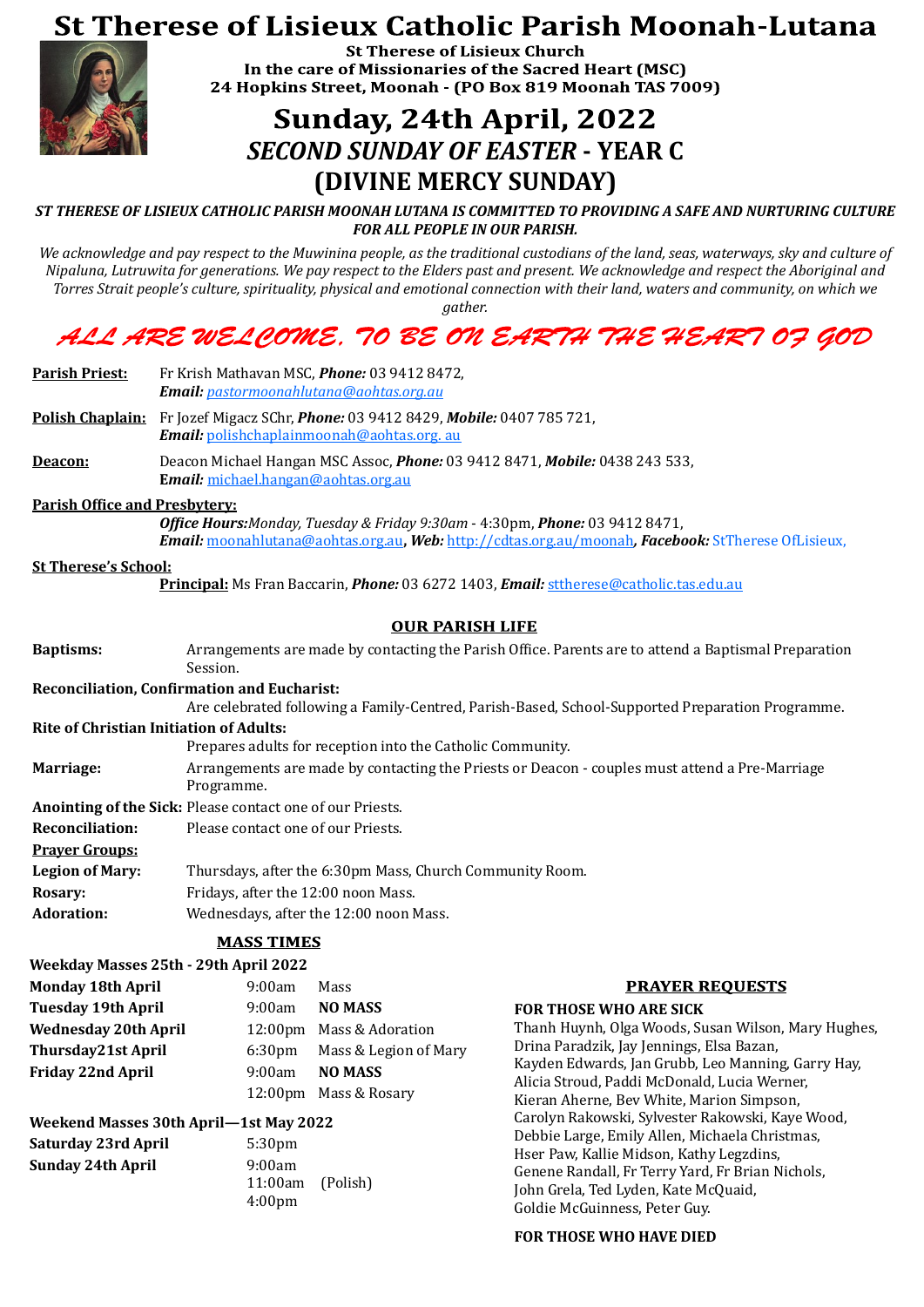

In Robert Browning's poem, A death in the desert, the last of the apostles, John, is dying. He looks back over his life and he wonders what will happen after the death of the last person to know Jesus personally. He asks what will happen when 'there is left on earth No one alive who knew (consider this!) – Saw with His eyes and handled with His hands That which was from the first, the Word of Life. How will it be when none more say "I saw"?' The question being asked in the poem is 'What will happen when there is no one left who can say 'I saw the Lord'? When all the eye witnesses of the Lord die off, what then?

How can people believe in the Lord who have never seen Him? That was the dilemma that faced Thomas in today's Gospel Reading. His fellow disciples came to him full of joy, having seen the risen Lord for themselves. They had been locked in a room out of fear, but suddenly they were aware of the risen Lord standing among them, giving them the gift of His peace, and empowering them to share in His work through the Holy Spirit. They came from this transforming encounter with the risen Lord to Thomas, one of their number, who was not present when the Lord appeared. Thomas was being asked to believe without having seen, to believe on the basis of what his fellow disciples were telling him. He refused to do so. If they had seen, he wanted to see as well. He not only wanted to see the risen Lord, but he insisted on physically touching the wounds on Jesus' hands and side. Unless these conditions were fulfilled, Thomas declared, 'I refuse to believe'. He wasn't going to be swept up by the enthusiasm of the other disciples. He wanted physical proof that Jesus was alive.

There is something admirable about Thomas' dogged scepticism. There is a tremendous honesty about it. He drove a hard bargain with the other disciples and with the Lord. Thomas' attitude left him somewhat isolated. He was cutting himself off from the group of disciples. It might seem as if he was also cutting himself off from the Lord. Yet, it is clear from the Gospel Reading that the Lord was not cutting Himself off from Thomas. A week later the risen Lord appeared to the disciples again, this time with Thomas present. Jesus' opening words to Thomas were not words of rebuke but of invitation, 'Doubt no longer but believe'. The Lord was accommodating himself to Thomas' sceptical stance. We are being reminded that the Lord meets us where we are and calls out to us where we are. The fact that someone's scepticism places them somewhat outside the community of believers does not mean that it places them outside the Lord's concern. In His scepticism Thomas remained a seeker. He undoubtedly wanted to share the Easter faith of his fellow disciples but he could not bring himself to do so. Yet, the Lord considers everyone who is a seeker and who sincerely wishes to believe as a believer already. All the Lord needs is some level of openness, no matter how small.

What is probably the greatest confession of faith in Jesus in all of four Gospels now comes out of the mouth of the great sceptic. When Thomas saw the Lord, he exclaimed, 'My Lord and my God'. He recognises Jesus in His full reality, as Lord and God, and does so in a very personal way, 'My Lord and my God'. The deepest faith is often found in those who have lived through a period of great spiritual darkness, a time of doubt and unbelief. There is an element of doubt in all our believing; we all journey through life enveloped in darkness to some degree. Even the great Saint Paul could say, 'now, we see in a mirror, dimly'. Some seem to have a much stronger encounter with that spiritual darkness than others. In a way, Thomas is their patron saint. He shows that times of disturbing and isolating religious doubt can be the prelude to deep and richly expressed faith.

Eventually Thomas saw and believed, like the other disciples who saw the risen Lord and believed. However, what about us who have not seen the Lord in the way that those original eyewitnesses saw him? That brings us

back to the question of Robert Browning's poem, "How will it be when none more say 'I saw'"? Yet, here we are, a gathering of those who believe without having seen. It is to us that Jesus addresses the final beatitude in all of the Gospels, 'Blessed are those who have not seen and yet believe'. Jesus acknowledges that our faith is every bit as genuine as the faith of the original eyewitnesses, those who saw and believed. Even though we haven't seen, our faith is not without foundation. It rests on the faith of those who saw and believed, preserved for us in the Gospels and the other writings of the New Testament. Even more fundamentally, it rests on the presence of the risen Lord to us in and through His church.

In the heart of Jesus, Michael

"When it comes to worship and prayer, "in many settings, young Catholics are asking for prayer opportunities and sacramental celebrations capable of speaking to their daily lives through a fresh, authentic and joyful liturgy". **Christus Vivit: Post-Synodal Apostolic Exhortation to Young People and to all the People of God by Pope Francis**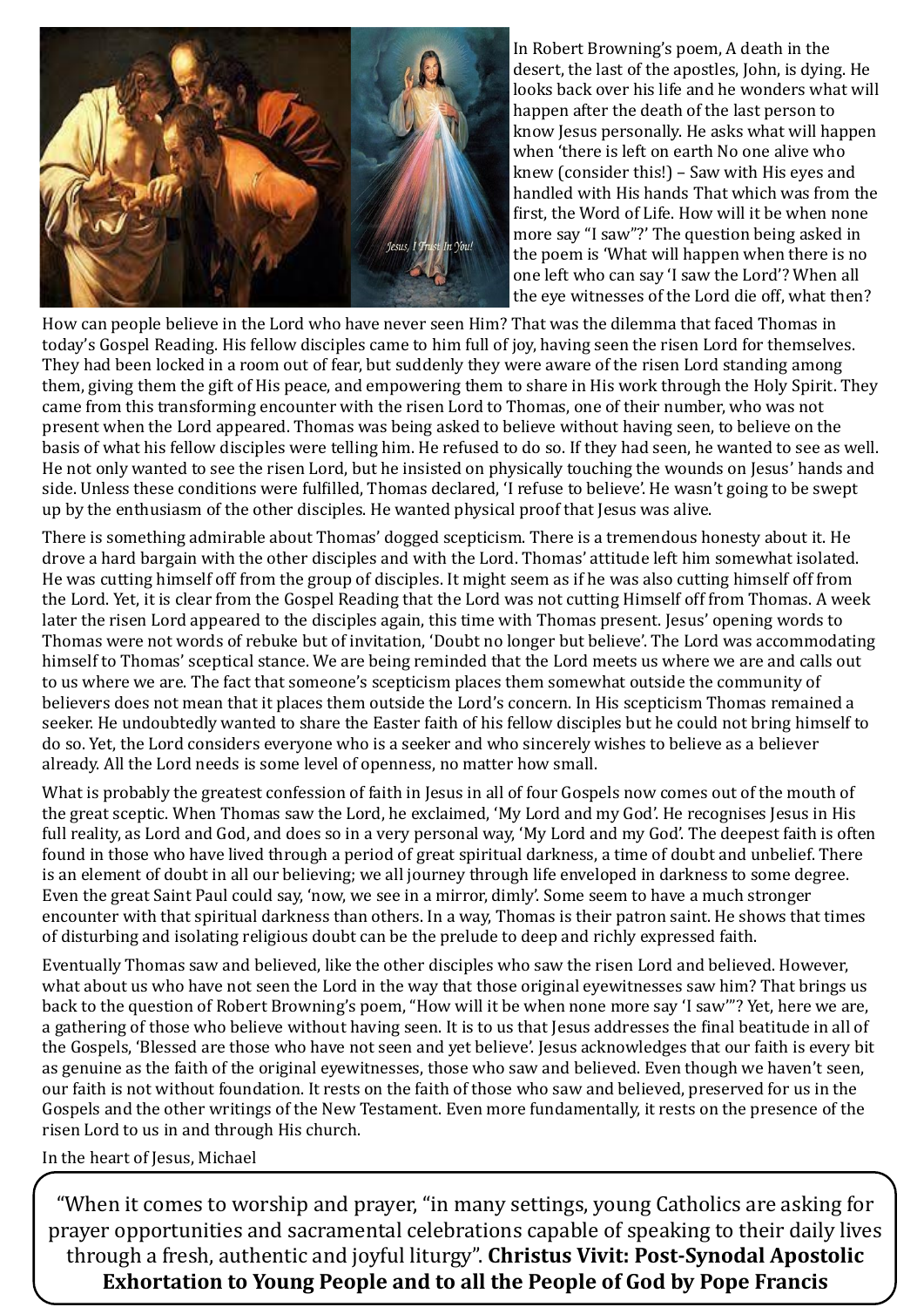# **NOTICES**

#### **CONFIRMATION/FIRST COMMUNION**

We are calling for registrations for Confirmation and First Communion. A letter is available in the Church foyer. The programme for preparing to celebrate Confirmation with Mass on Sunday, 12th June at 9:00am is listed below:

- 1. **Meeting for parents only**  Wednesday, 11th May in the Sts Louis and Zelie Martin Parish Centre at 7:00pm.
- 2. **Sunday, 15th May - Presentation to the Parish at 9:00am Mass** - Candidates will be presented with a crucifix to wear during preparation. This will be followed by the **First Workshop** in the Sts Louis and Zelie Martin Parish Centre for parents and candidates.
- 3. **Sunday, 22nd May**  9:00am Mass Candidates presented with a copy of the Creed during Mass. This will be followed by the **Second Workshop** in the Sts Louis and Zelie Martin Parish Centre for parents and candidates.
- 4. **Sunday, 29th May**  9:00am Mass. This will be followed by the **Third Workshop** in the Sts Louis and Zelie Martin Parish Centre for parents and candidates.
- 5. **Sunday, 5th June**  9:00am Mass Pentecost Sunday.
- 6. **Thursday, 9th June - Practice & Archbishop's visit.** (a) **5:45pm Practice for Confirmation** in Church - for parents, candidates and sponsors.
	- (b) **6:30pm Visit of Archbishop Julian** in the Church with candidates, parents and sponsors.

7. **Sunday, 12th June** - Confirmation with Mass 9:00am. Please pray with and for these candidates and their families.

#### **INTRODUCTION TO CHRISTIAN MEDITATION**

Od 20 lat w II Niedzielę Wielkanocną obchodzimy w Kościele uroczystość Bożego Miłosierdzia, która już chyba na stałe wpisała się w świadomość wiernych. Jednak cały czas można spotkac się z takimi terminami jak Niedziela Biała, Przewodnia czy Niedziela Niewiernego Tomasza. Skąd takie bogate nazewnictwo jednego dnia?

Introduction to Christian Meditation will commence at 6:00pm on **NEXT** Tuesday, 26th April and 10:00am on **NEXT** Thursday, 28th April. Sessions will follow on Tuesday, at 6:00pm on 3rd and 10th May and Thursday, at 10:00am on 5th and 12th May. To register please add your names to the list in the Church foyer.

#### **LECTIO DIVINA**

Lectio Divina will recommence on each Thursday morning at 10:00am, from 19th May, until 30th June. To register please add your names to the list in the Church foyer.

Zarówno święta Wielkanocne jak i Bożego Narodzenia posiadają tak zwaną oktawę. Oktawa to osiem następujących po sobie dni podczas których Kościół przedłuża radość z przeżywanej uroczystości. Nic więc dziwnego, że taki obchód występuje przy Uroczystości Zmartwychwstania Pańskiego. Przez ten czas na każdej mszy świętej usłyszeć można radosny hymn Chwała na wysokości, odmawiane jest wyznanie wiary a kapłan po błogosławieństwie rozsyła wiernych mówiąc: *Idźcie w pokoju Chrystusa, alleluja, alleluja!* Juz w pierwszych wiekach chrześcijaństwa dzień Paschy oraz dni po niej następujące były czasem szczególnym. Pierwsze wzmianki o celebracji tej oktawy sięgają III wieku. Możemy znaleźć bardzo dużo świadectw dotyczących głoszenia katechez dla nowo ochrzczonych.

#### **CHILDREN'S LITURGY OF THE WORD**

**ST THERESE OF LISIEUX CHILDREN'S LITURGY DATES TERM 2, 2022 Held during our 9am Mass** 8/5 - 4th Sunday of Easter 22/5 - 6th Sunday of Easter 29/5 - Ascension 5/6 - Pentecost 3/7 - 14th Sunday of Ordinary Time

#### **SUPPORT UKRAINE**

Caritas Australia and Catholic Mission are working directly to support the people of Ukraine. If you are able to help please visit the links below. Caritas donations can be made at: *[www.caritas.org.au/ukraine/](https://hes32-ctp.trendmicro.com/wis/clicktime/v1/query?url=http%3a%2f%2fwww.caritas.org.au%2fdonate%2femergency%2dappeals%2fukraine%2f&umid=5a8862a7-bec0-46e4-a2f3-84a35ed82562&auth=44ba8ce275bc61e46d1d7ea6d8710c2512e85123-9e4b1c837ab93a6a965fed0cfad09f27b66)*

Catholic Mission donations can be made at: <https://www.catholicmission.org.au/ukraine>

#### **FINANCIAL SUPPORT**

Czas Wielkiego Postu jest czasem odnowy życia religijnego. W starożytności chrześcijańskiej był to także czas intensywnego przygotowania katechumenów do chrztu, który odbywał się w Noc Paschalną. I tutaj można doszukać się pochodzenia nazwy Niedzieli Białej. Każdy przystępujący do sakramentu chrztu, zarówno wtedy jak i dzisiaj otrzymuje białą szatę, symbol przyobleczenia się w nowego, czystego człowieka, który porzucił swoje dotychczasowe grzeszne życie. Dziś ta szata najczęściej jest symboliczna. Jednak dawniej było to traktowane literalnie. Katechumeni otrzymywali białą tunikę w której chodzili przez cały czas oktawy Wielkanocnej, której ostatnim dniem była II Niedziela Wielkanocna. Katechumeni byli wzywani, aby juz nie tylko strojem ale i swoją postawą świadczyli o Chrystusie. Był to na tyle ważny symbol, że w mszałach łacińskich możemy znaleźć okres lenie tej niedzieli jako *Domenica in albis – Niedziela w bieli*.

Niedziela praktycznie od samego początku chrześcijaństwa stanowiła najważniejszy dzień tygodnia. Stąd też mogła pojawić się nazwa Niedzieli Przewodniej, która jako pierwsza następuje po Uroczystości Zmartwychwstania Pańskiego. W Kościele prawosławnym ta niedziela zwana jest także Antypaschą. Wierni spotykają się na cmentarzach śpiewając tzw. troparion (śpiew liturgiczny) o zwycięstwie Chrystusa nad śmiercią. Tu także można doszukiwać się początków nazwy Niedzieli Przewodniej -Pan Jezus przewodzi nam od śmierci do życia. Jeszcze inną,

Epiphanie is trying to raise the money to bring her seven orphaned nephews and nieces from Rwanda to Australia so she can care for them here. Epiphanie is their only living relative. The process (visa application fees then airfares etc) is very expensive. Any contribution would be greatly appreciated. Go to [https://gofund.me/7ae14301.](https://gofund.me/7ae14301) If you need assistance the Parish Office is willing to help you and can process your donation.

#### **POLISH NEWS**

#### **Druga Niedziela Wielkanocna**

Mnogość nazw tej niedzieli pokazuje, że życie duchowe ludzi z lat minionych było bardzo bogate. Najlepszym podsumowaniem wydają się słowa z Liturgii S wiatła Wigilii Paschalnej: *Chrystus wczoraj i dziś. Początek i koniec. Alfa i Omega. Do Niego należy czas i wieczność. Jemu chwała i panowanie przez wszystkie wieki wieków*. Niech zatem mnogość tych znaków dopomaga man w radosnym trwaniu przy tajemnicach paschalnych.

Życzę wszystkim błogosławionego tygodnia.

Sr Elżbieta Czernicka MChR

chyba najrzadziej spotykaną nazwą jest Niedziela Niewiernego Tomasza. Tego dnia liturgia słowa przywołuje nam postać św. Tomasza, który nie chciał uwierzyć apostołom w zmartwychwstanie Jezusa.